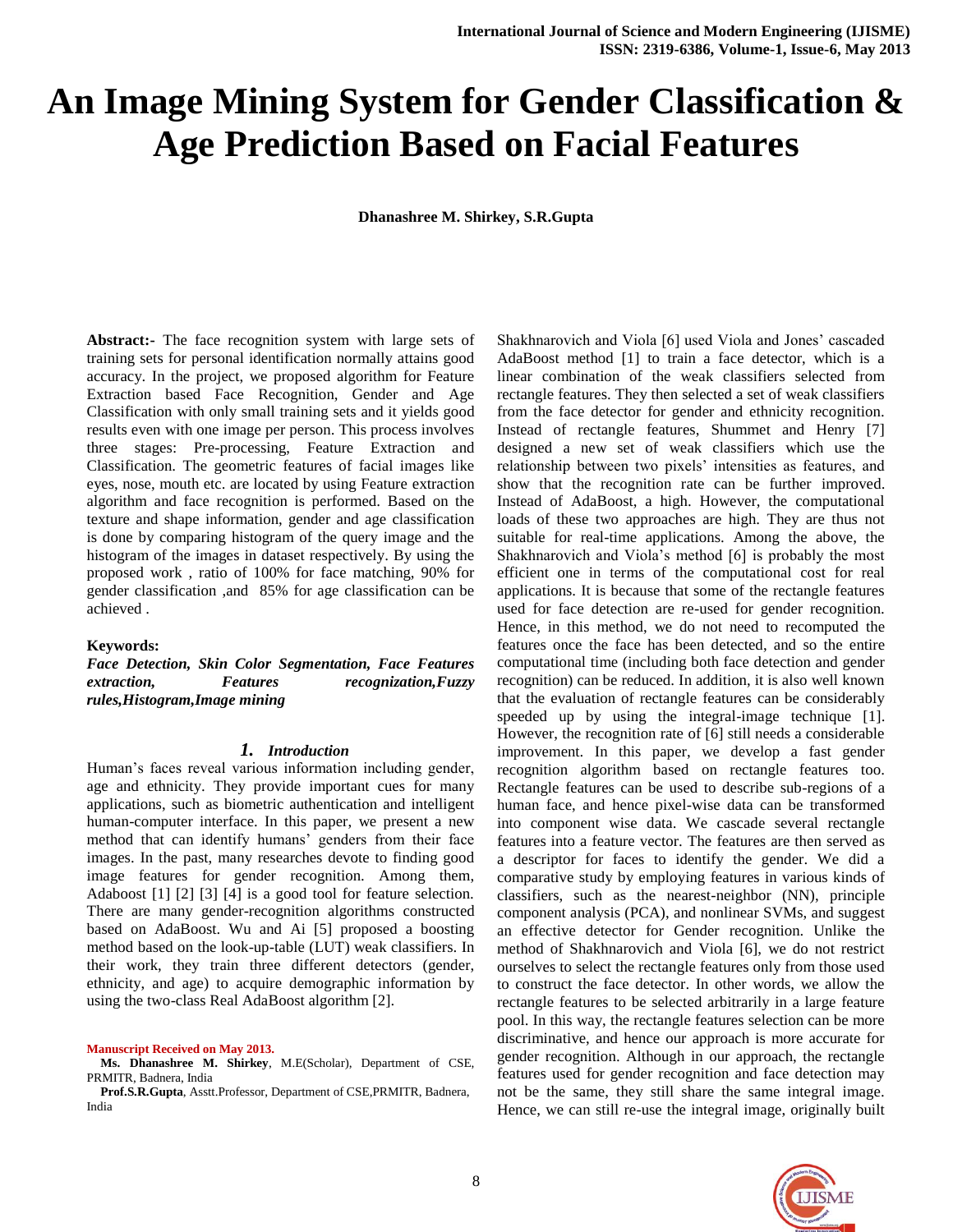for face detection, to efficiently evaluate the rectangle features for gender recognition. The total computational time (including both face detection and gender recognition) can thus be saved as well

# *2. Literature Survey*

Identifying the age and gender information of a face is a challenging task and has gained significant attention recently. Metze et al. (2007) compared four approaches for age and gender recognition from telephone speech; these included a parallel phoneme recognizer system to compare the Viterbi decoding scores for each category-specific phoneme recognizer.The discrete cosine transform is applied to the cepstral coefficients and the cepstral trajectories corresponding to lower (3-14 Hz) modulation frequencies provide best discrimination. Prosodic features (pitch, energy, formants, vocal tract length warping factor, speaking rate, etc) and their functional can also be added to the cepstral features at the frame or utterance level to enhance the performance (Spiegl et al., 2009; Meinedo and Trancoso, 2010; Gajˇsek et al., 2010; Eyben et al., 2009; Wolters et al., 2009). In addition to the prosodic features, novel lexical level features like word-class frequencies have also been proposed for age recognition purpose (Wolters et al., 2009). In the fuzzy SVM modeling method proposed by Nguyen et al. (2010), a fuzzy membership is assigned as a weight to each training data point to increase the robustness against noise and outliers. Furthermore, techniques from speaker verification and language identification applications such as GMM-SVM mean super vector systems (Bocklet et al., 2008), nuisance attribute projection (NAP) (Dobry et al., 2009), anchor models (Dobry et al., 2009; Kockmann et al., 2010) and Maximum-Mutual-Information (MMI) training (Kockmann et al., 2010) have been successfully applied to speaker age and gender identification tasks to enhance the performance of acoustic level modeling. In Dobry et al.(2009), anchor modeling utilizes a back end SVM to model the distribution of similarity scores between training data and all the anchor speaker models.

# *3. Proposed Algorithm*

- *3.1 Gender Recognization*
- 1. Input an Image
- 2. Detect skin area in Input Image.
- 3. Detect Features like eyes and mouth in skin region.
- 4. If Features detected then go to step 5 else step 1.
- 5. Crop Face.
- 6. Load Database Male Females features.
- 7. Locate Features in a face area.
- 8. Count Male & female Features.
- 9. Filter Counted features into strong & weak features.
- 10. Form Fuzzy Conclusion from features & Display gender result.

# *3.2 Age Prediction*

# *3.2.1 Training*

- **1.** Select an Input Image.
- **2.** Detect skin area in Input Image.
- **3.** Detect Features like eyes and mouth in skin region.
- **4.** If Features detected then go to step 5 else step
- **5.** Crop Face.
- **6.** Save Face into Database with its age.
- *7.* Repeat step 1 to 6 for 100 images(Training Images) *3.2.2 Testing*
- **1.** Select an Input Image.
- **2.** Detect skin area in Input Image.
- **3.** Detect Features like eyes and mouth in skin region.
- **4.** If Features detected then go to step 5 else step
- **5.** Crop Face.
- **6.** Load faces Images from training directory & Match with input face image using histogram matched approach.
- **7.** Retrieve Match image age from database.
- **8.** Display Result.
- **9.** Stop



*Figure 3.1 Data Flow diagram of Gender Recognization*

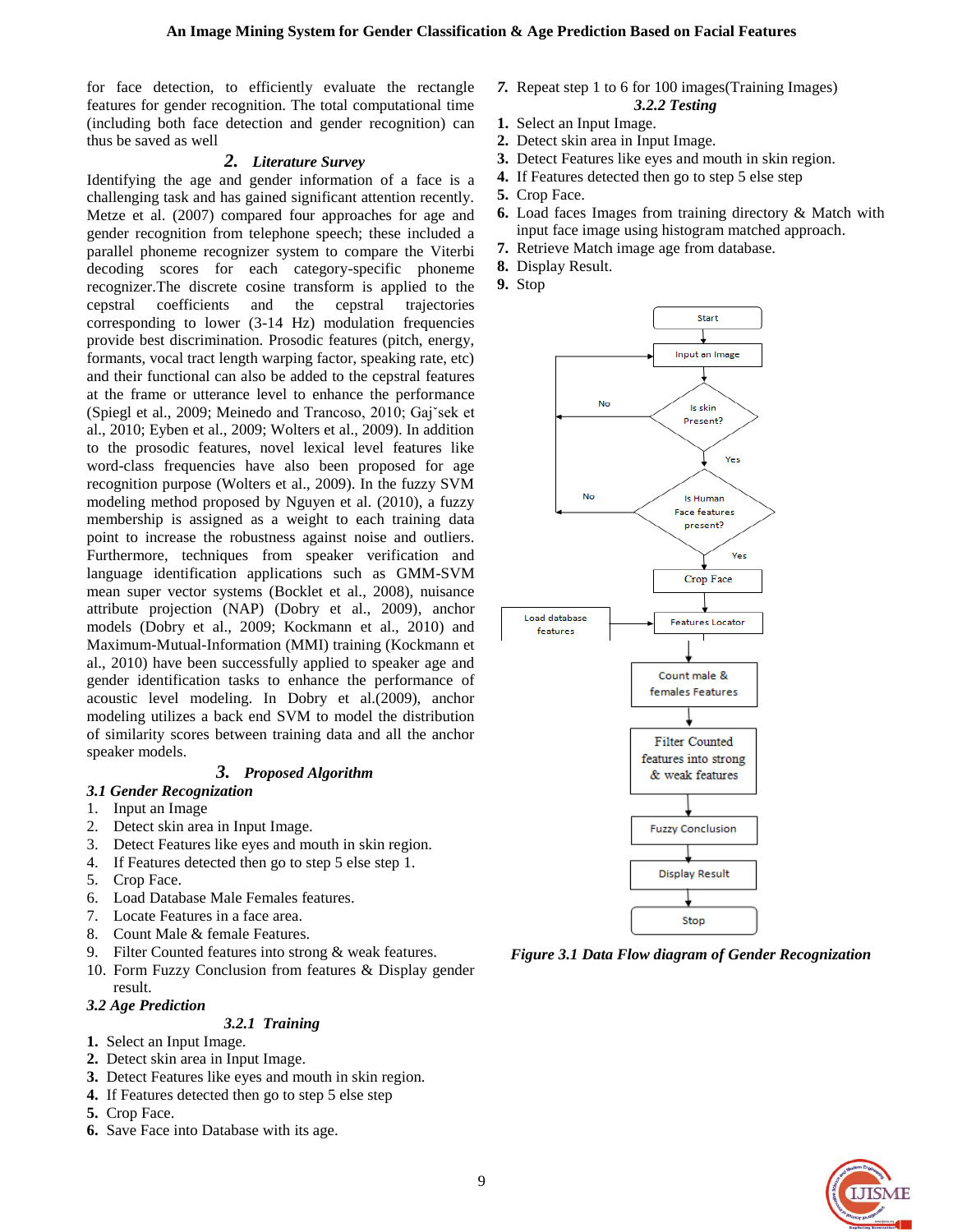

*Prediction(Training)*



*Figure 3.3 Data Flow diagram of Gender age Prediction(Testing)*

#### *3.3 Face Detection*

#### **International Journal of Science and Modern Engineering (IJISME) ISSN: 2319-6386, Volume-1, Issue-6, May 2013**

Skin color plays a vital role in differentiating human and nonhuman faces. From the study it is observe that skin color pixels have a decimal value in the range of 120 to 140. In this project, we used a trial and error method to locate skin color and non skin color pixels. But many of the times, system fails to detect whether an image contains human face or not (i.e. for those images where there is a skin color background).an image is segmented into skin color and non-skin color pixels with the equations

$$
ex. 3.1
$$

where  $Pxy = pixel$  at position xy The skin pixels values are set to 1(i.e. #FFFF) and non skin pixels are set to 0(i.e. 0000). The pixels are collected and set as per equation

If

 $140 \le |Pxy| \le 120$ 

 $\lim_{i\to 1} n \left( \int_1^3 120 \le |Pxy| \le 180 \right) = 1$  $\binom{3}{1}$  120  $\leq$   $|Pxy| \leq 180$ ) = 1---------eq3. 2 Else

 $\lim_{i \to 1} n \left( \int_1^3 180 \le |Pxy| \le 120 \right) = 0$  $\binom{3}{1}$  180  $\leq$   $|Pxy| \leq 120$ ) = 0--------eq 3.3

where  $n = total number of pixels of input image$ Literature review point out that, FACS system technique is based on face features extractions like eye, nose, mouth, etc. In this project, we minimize the number of features (i.e. only eyes and mouth) but given the more weight age for fuzzy rules formations from these extracted features. Face

 Let W and H are the width and height of skin and non-pixel image as shown in fig 3.1.1

- $\bullet$  Read the pixel at position  $(0,H/2)$  which is a middle of i.e. left side of image.
- Travers a distance  $D_1 = W/6$  in horizontal direction to get the start boundary pixel of skin region.
- Travers a distance  $D_2$ = H/6 from a pixel position (W/6, H/2) in upward directions. Same may do in downward direction and locate the points  $X_1, X_2$ .
- Travers a distance  $D_3 = W/3$  from the point  $X_1$  and locate the point  $X_3$ . Same do from the point  $x_2$  and locate the point  $X_4$ .
- Crop the square image as shown.

extractions consist of following steps



*Figure 3.4 Detected Face Area*



Human face is made up of eyes; nose, mouth and chine etc. there are differences in shape, size, and structure of these organs. So the faces are differs in thousands way. One of the common methods for face expression recognition is to extract the shape of eyes and mouth and then distinguish the faces by

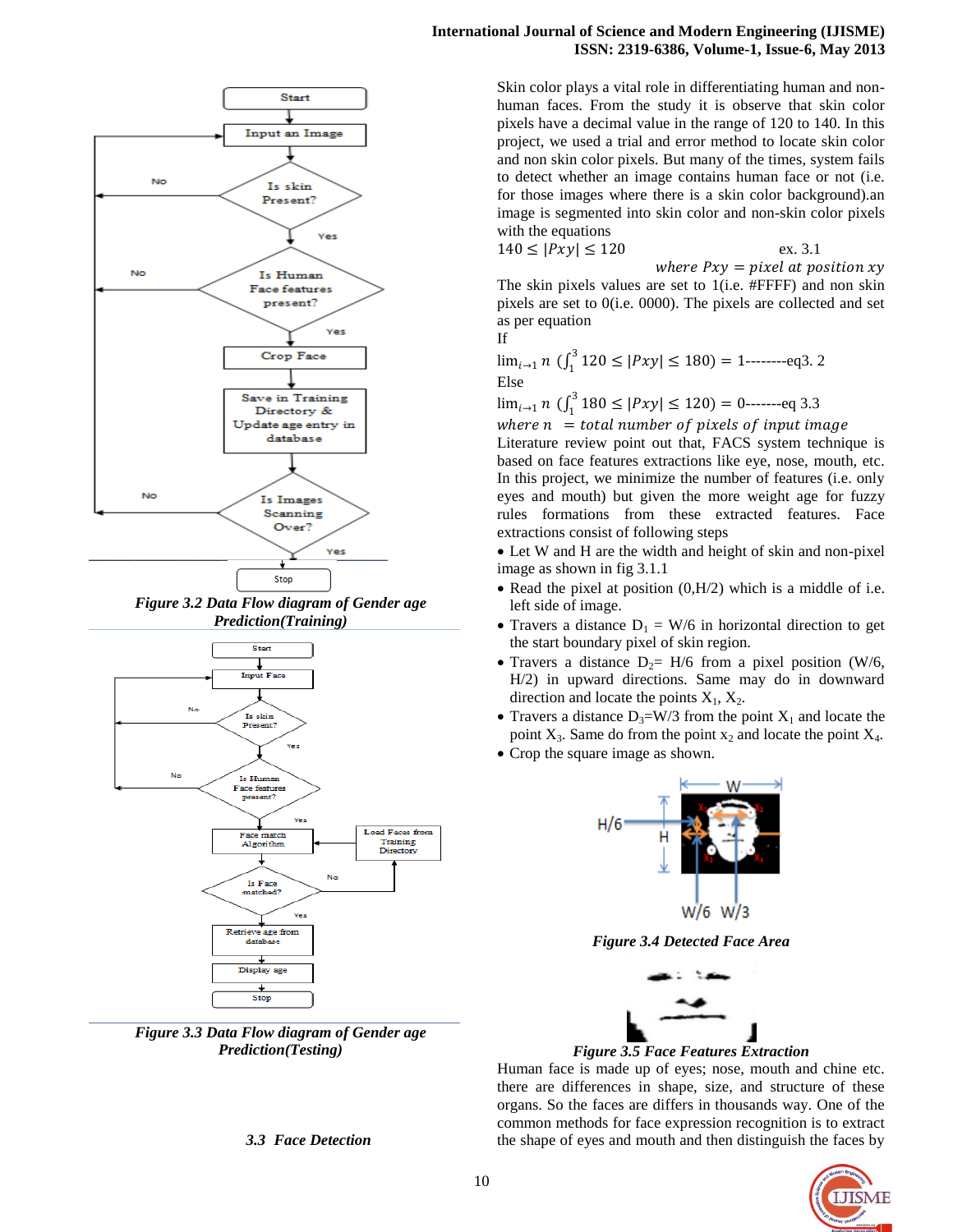the distance and scale of these organs. The face feature extractions consist of following steps

- Let W and H are width and height of an image shown in Fig 3.2.3
- Mark pixel  $P_i$  (W/2, H/2) as centre of image.
- Travers a distance  $H/8$  from the pixel  $P_i$  towards upward and mark a point  $K<sub>1</sub>$ .
- Travers a distance  $W/3$  from the point  $K_1$  towards leftward and mark a point  $K<sub>2</sub>$ .
- Travers a distance H/10 towards downward from the point  $K_2$  and mark a point  $K_3$ .
- Travers a distance W/4 from the point  $K_3$  towards right and mark the point  $K_4$ .
- Travers a distance  $H/10$  from the point  $K_4$  toward up and mark the point  $K_5$ .
- Same steps are repeated for extracting the right eye and mark the point  $N_2$ ,  $N_3$ ,  $N_4$ , and N5.
- Travers a distance  $H/8$  from the point  $P_i$  towards downward and mark the point  $M_1$ .
- Travers a distance W/6 towards left and right from the point  $M_1$  and marks the point  $M_2$  and  $M_3$ .
- Start with the point  $M_2$  traverse a distance  $H/10$  towards downward and mark the point M4.
- Travers a distance  $W/6$  from the point  $M<sub>4</sub>$  towards right and mark the point  $M_5$ . Same may do from point  $M_5$  and mark the point  $M_{6.}$
- Travers the distance  $H/10$  from  $M<sub>6</sub>$  towards up that meets to the point  $M_3$ .
- See the below image.



*Figure 3.6 Face crop*

• Dist  $|P_i - K_1| = H/8$ 

• Dist  $| K_1 - K_2 | = Dist | M_1 - M_2 | = Dist | M_1 - M_3 | =$ Dist  $|M_4 - M_5|$  = Dist  $|M_5 - M_6|$  = W/3

• Dist  $| K_2 - K_3 | = Dist | K_4 - K_5 | = Dist | N_2 - N_3 | =$ Dist  $| N_4 - N_5 | = Dist | M_2 - M_4 | = Dist | M_1 - M_5 | =$ Dist  $|M_3 - M_6| = H/10$ 

• Dist  $| K_{3} - K_{4} | = Dist | K_{5} - K_{2} | = Dist | N_{3} - N_{4} | =$ Dist  $|N_{5} - N_{2}| = W/4$ 



## *Figure 3.7 Data Flow diagram for locating features of training database into input image face region*

In this project we create a system that is useful to find the object that is present inside the image. In this we first take a image as an input for which we have to find the object. After selecting the input image we have to focus on the target image. After getting both input image and target image we compare the size of both the image. If the size of input image is greater than target image then we proceed with our system otherwise we are going to focus on the input image. If the above criteria get satisfied then we create the sub matrixes of both the images for example we create 3 X 3 matrixes. After creating the sub matrixes we compare both the sub matrixes of both the image. This Matrix can be created with the help of pixels present in both the images. If matching found then we concludes that the given object is found in the other image. The object is shown as an output by creating red boxes on that object. The output object image is displayed and the co ordinates of that object that is the height and width from top and bottom in the form of coordinates is shown with the help of im tool.

| 3.5 Fuzzy Rules & Conclusion |                   |                 |            |  |  |  |
|------------------------------|-------------------|-----------------|------------|--|--|--|
| Sr                           | <b>Male</b>       | Female          | Fuzzy      |  |  |  |
| $n_{0}$                      | <b>Features</b>   | <b>Features</b> | Conclusion |  |  |  |
| 1                            | Beard             |                 | Male       |  |  |  |
| 2                            | Eyebrows          |                 | Male       |  |  |  |
| 3                            |                   | <b>Bindi</b>    | Female     |  |  |  |
| $\overline{4}$               |                   | <b>Neckless</b> | Female     |  |  |  |
| 5                            |                   | Haar            | Female     |  |  |  |
| 6                            |                   | Ear ring        | Female     |  |  |  |
| 7                            | Beard             | Bindi           | Male       |  |  |  |
| 8                            | Eyebrows          | Bindi           | Female     |  |  |  |
| 9                            | Beard             | Bindi, Neckless | ambiguous  |  |  |  |
| 10                           | <b>Bottleneck</b> | Bindi, Neckless | female     |  |  |  |

### *Table 3.1 Fuzzy Rules*

We forms too many fuzzy rules that gives us appropriate result.



### *3.4 Features Location*